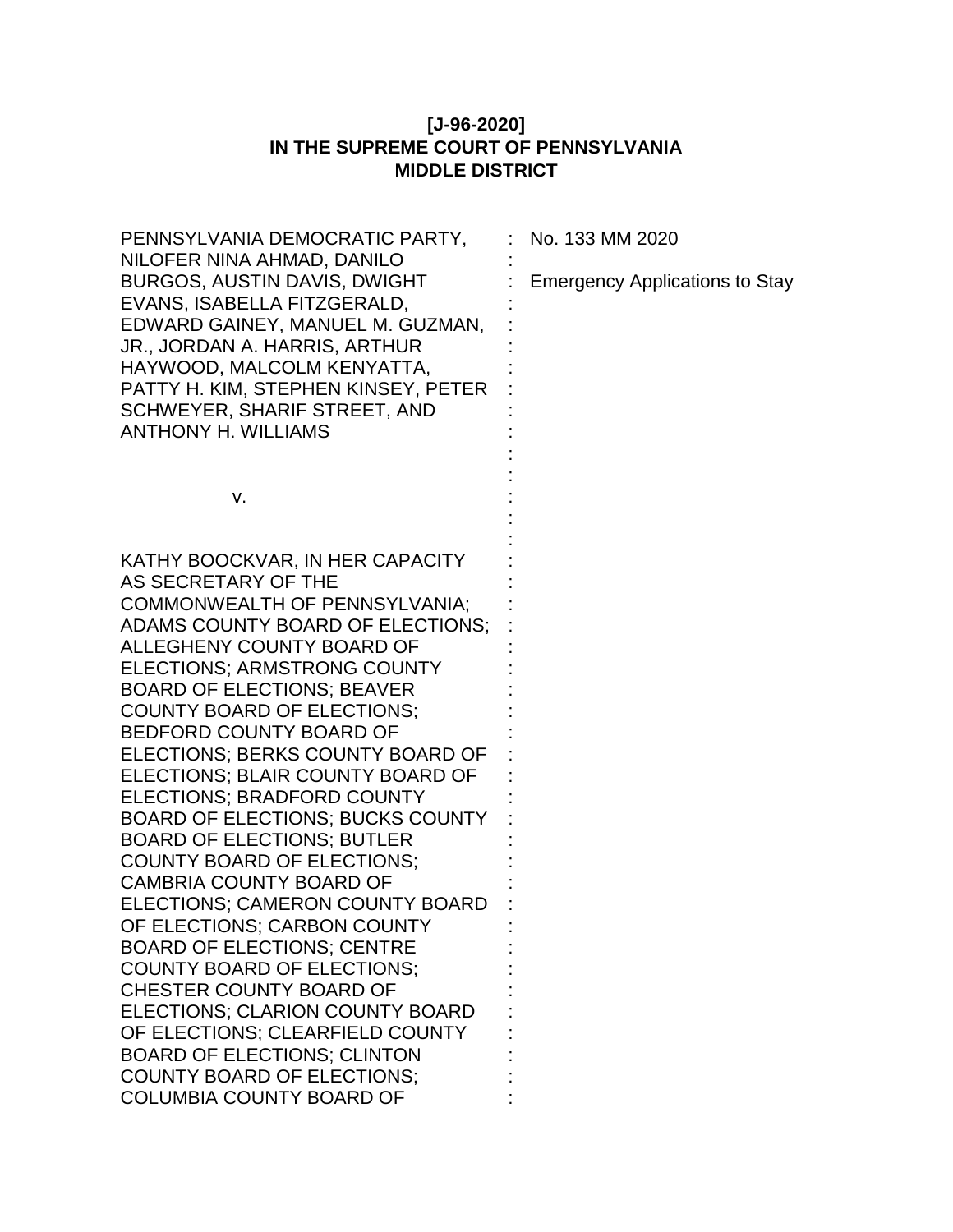ELECTIONS; CRAWFORD COUNTY BOARD OF ELECTIONS; CUMBERLAND COUNTY BOARD OF ELECTIONS; DAUPHIN COUNTY BOARD OF ELECTIONS; DELAWARE COUNTY BOARD OF ELECTIONS; ELK COUNTY BOARD OF ELECTIONS; ERIE COUNTY BOARD OF ELECTIONS; FAYETTE COUNTY BOARD OF ELECTIONS; FOREST COUNTY BOARD OF ELECTIONS; FRANKLIN COUNTY BOARD OF ELECTIONS; FULTON COUNTY BOARD OF ELECTIONS; GREENE COUNTY BOARD OF ELECTIONS; HUNTINGDON COUNTY BOARD OF ELECTIONS; INDIANA COUNTY BOARD OF ELECTIONS; JEFFERSON COUNTY BOARD OF ELECTIONS; JUNIATA COUNTY BOARD OF ELECTIONS; LACKAWANNA COUNTY BOARD OF ELECTIONS; LANCASTER COUNTY BOARD OF ELECTIONS; LAWRENCE COUNTY BOARD OF ELECTIONS; LEBANON COUNTY BOARD OF ELECTIONS; LEHIGH COUNTY BOARD OF ELECTIONS; LUZERNE COUNTY BOARD OF ELECTIONS; LYCOMING COUNTY BOARD OF ELECTIONS; MCKEAN COUNTY BOARD OF ELECTIONS; MERCER COUNTY BOARD OF ELECTIONS; MIFFLIN COUNTY BOARD OF ELECTIONS; MONROE COUNTY BOARD OF ELECTIONS; MONTGOMERY COUNTY BOARD OF ELECTIONS; MONTOUR COUNTY BOARD OF ELECTIONS; NORTHAMPTON COUNTY BOARD OF ELECTIONS; NORTHUMBERLAND COUNTY BOARD OF ELECTIONS; PERRY COUNTY BOARD OF ELECTIONS; PHILADELPHIA COUNTY BOARD OF ELECTIONS; PIKE COUNTY BOARD OF ELECTIONS; POTTER COUNTY BOARD OF ELECTIONS; SCHUYLKILL COUNTY BOARD OF ELECTIONS; SNYDER COUNTY BOARD OF ELECTIONS; SOMERSET COUNTY : : : : : : : : : : : : : : : : : : : : : : : : : : : : : : : : : : : : : : : : : : : : : :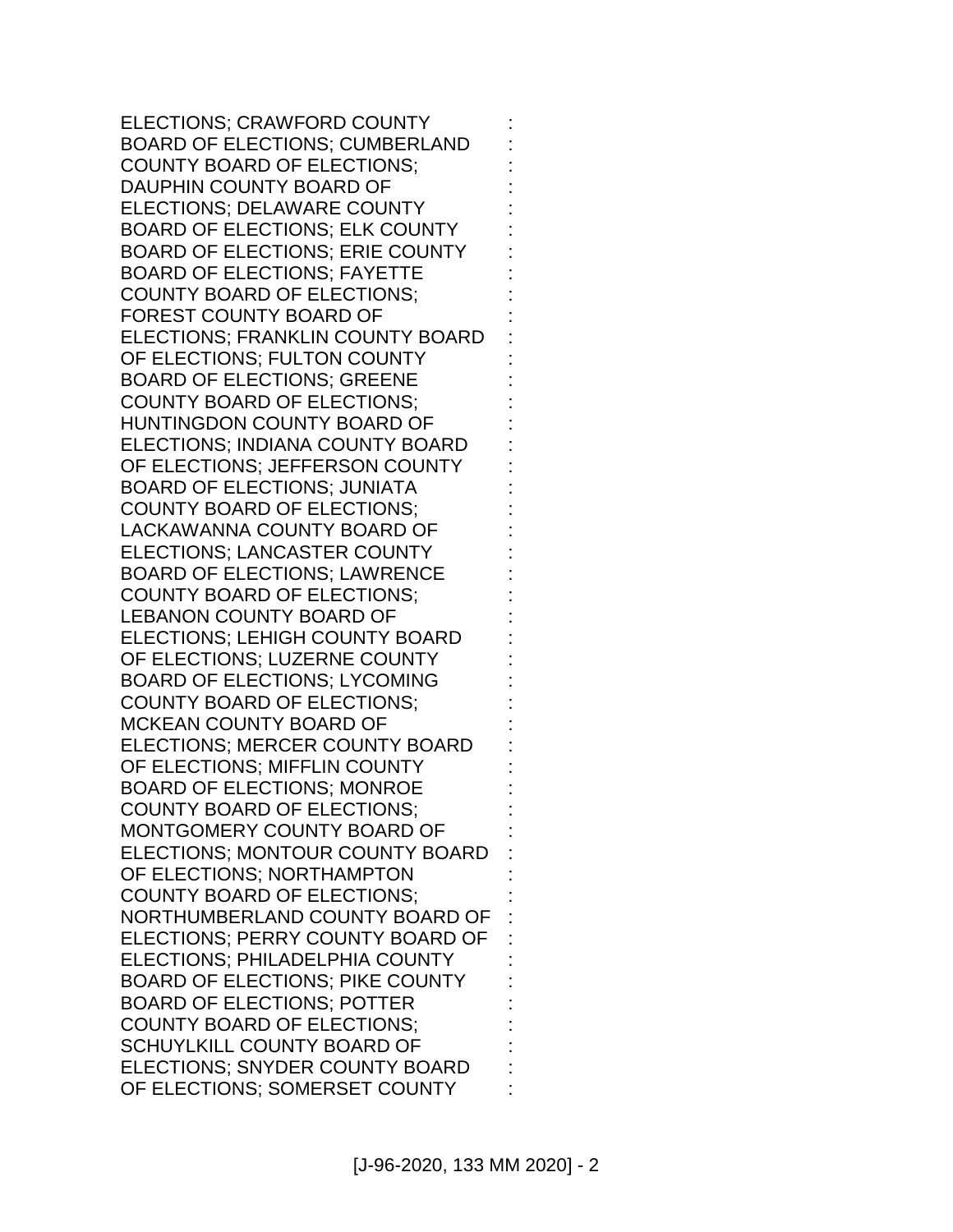BOARD OF ELECTIONS; SULLIVAN COUNTY BOARD OF ELECTIONS; SUSQUEHANNA COUNTY BOARD OF ELECTIONS; TIOGA COUNTY BOARD OF ELECTIONS; UNION COUNTY BOARD OF ELECTIONS; VENANGO COUNTY BOARD OF ELECTIONS; WARREN COUNTY BOARD OF ELECTIONS; WASHINGTON COUNTY BOARD OF ELECTIONS; WAYNE COUNTY BOARD OF ELECTIONS; WESTMORELAND COUNTY BOARD OF ELECTIONS; WYOMING COUNTY BOARD OF ELECTIONS; AND YORK COUNTY BOARD OF ELECTIONS

PETITION OF: KATHY BOOCKVAR, IN HER CAPACITY AS SECRETARY OF THE COMMONWEALTH OF PENNSYLVANIA

## **DISSENTING STATEMENT**

: : : : : : : : : : : : : : : : : : :

 $\overline{a}$ 

## **JUSTICE MUNDY FILED: September 24, 2020**

In my view, Intervenors<sup>1</sup> make a substantial case on the merits that this Court

should stay the portion of our opinion extending the deadline for receipt of mail-in ballots

past 8:00 p.m. on November 3, 2020, Election Day. 2 In *Pennsylvania Democratic Party* 

*v. Boockvar*, \_\_\_ A.3d \_\_\_, 2020 WL 5554644 (Pa. 2020), a majority of this Court held

that all mail-in ballots postmarked by 8:00 on Election Day, and received by 5:00 p.m.

<sup>&</sup>lt;sup>1</sup> Intervenors refers to the Republican Party of Pennsylvania and Joseph B. Scarnati III, President Pro Tempore, Jake Corman, Majority Leader of the Pennsylvania Senate, Bryan Cutler, Speaker of the Pennsylvania House of Representatives, and Kerry Benninghoff, Majority Leader of the Pennsylvania House of Representatives.

 $2A$  stay may be granted where Petitioners, "make a substantial case on the merits and show that without the stay, irreparable injury will be suffered. Additionally, before granting a request for a stay, the court must be satisfied the issuance of the stay will not substantially harm other interested parties in the proceedings and will not adversely affect the public interest." *Maritrans G.P., Inc. v. Pepper, Hamilton & Scheetz,* 573 A.2d 1001, 1003 (1990).